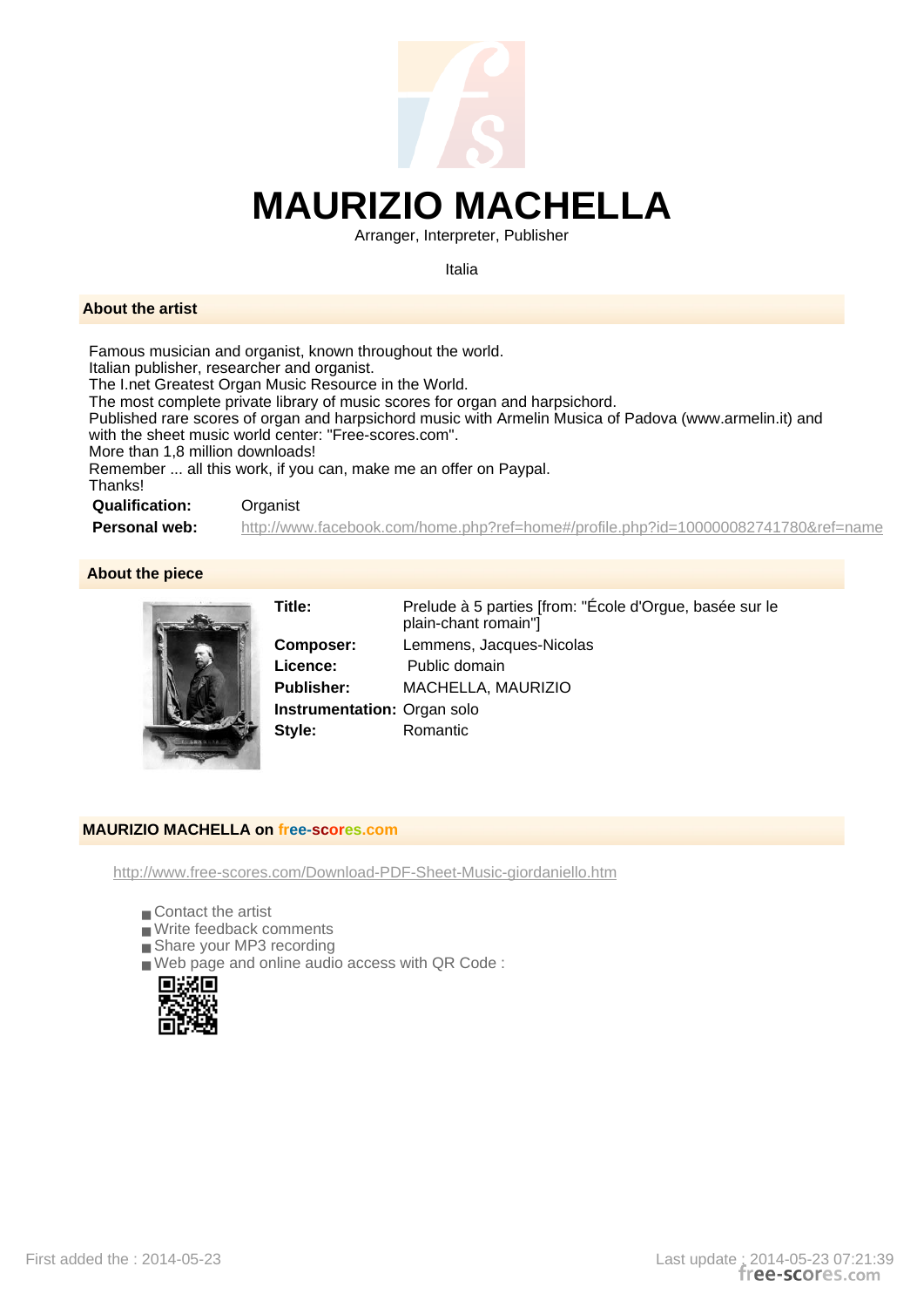from: "École d'Orgue, basée sur le plain-chant romain" (1862)

## Prelude à 5 parties

a cura di Maurizio Machella





free-scores.com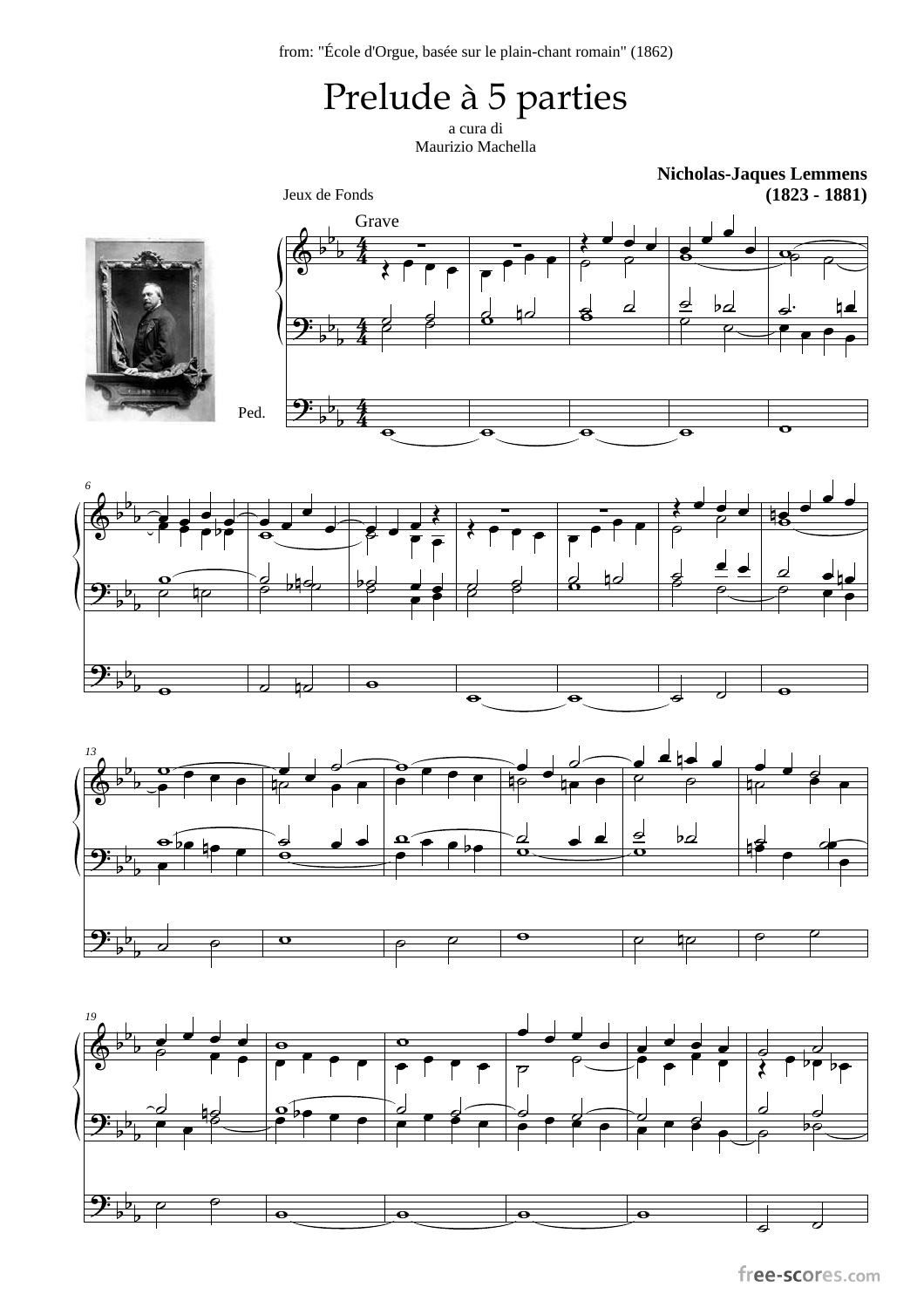







fr**ee-scor**es.com